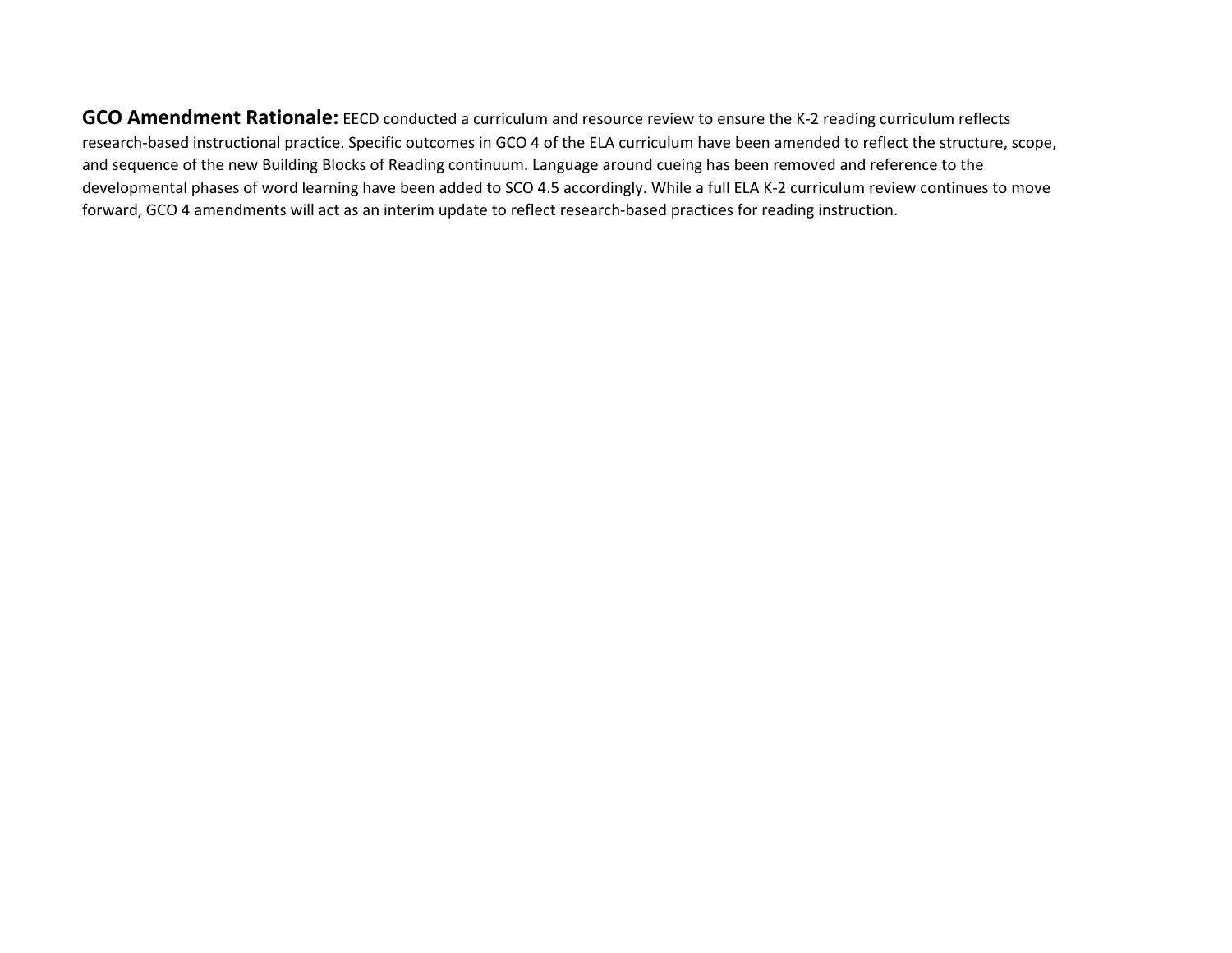| <b>Original K-1 SCOs</b>                                                                                         | <b>New Kindergarten SCOs</b>                                                                       |
|------------------------------------------------------------------------------------------------------------------|----------------------------------------------------------------------------------------------------|
| 4.1 regard reading/viewing as sources of<br>interest, enjoyment, and information                                 | 4.1 interact with text for knowledge,<br>culture, entertainment, interest, and<br>information      |
| 4.2 understand basic concepts of print                                                                           | 4.2 demonstrate an awareness of basic<br>concepts of print                                         |
| 4.3 select, with teacher assistance, texts<br>appropriate to their interests and learning<br>needs               | 4.3 select, with teacher assistance, texts<br>appropriate to their interests and learning<br>needs |
| 4.4 engage in reading or reading-like<br>behaviour as they experience a variety of<br>literature                 | 4.4 identify as a reader                                                                           |
| 4.5 use, with support, the various cueing<br>systems and variety of strategies to<br>construct meaning from text | 4.5 develop competence in the Partial<br>Alphabetic to Full Alphabetic phase                       |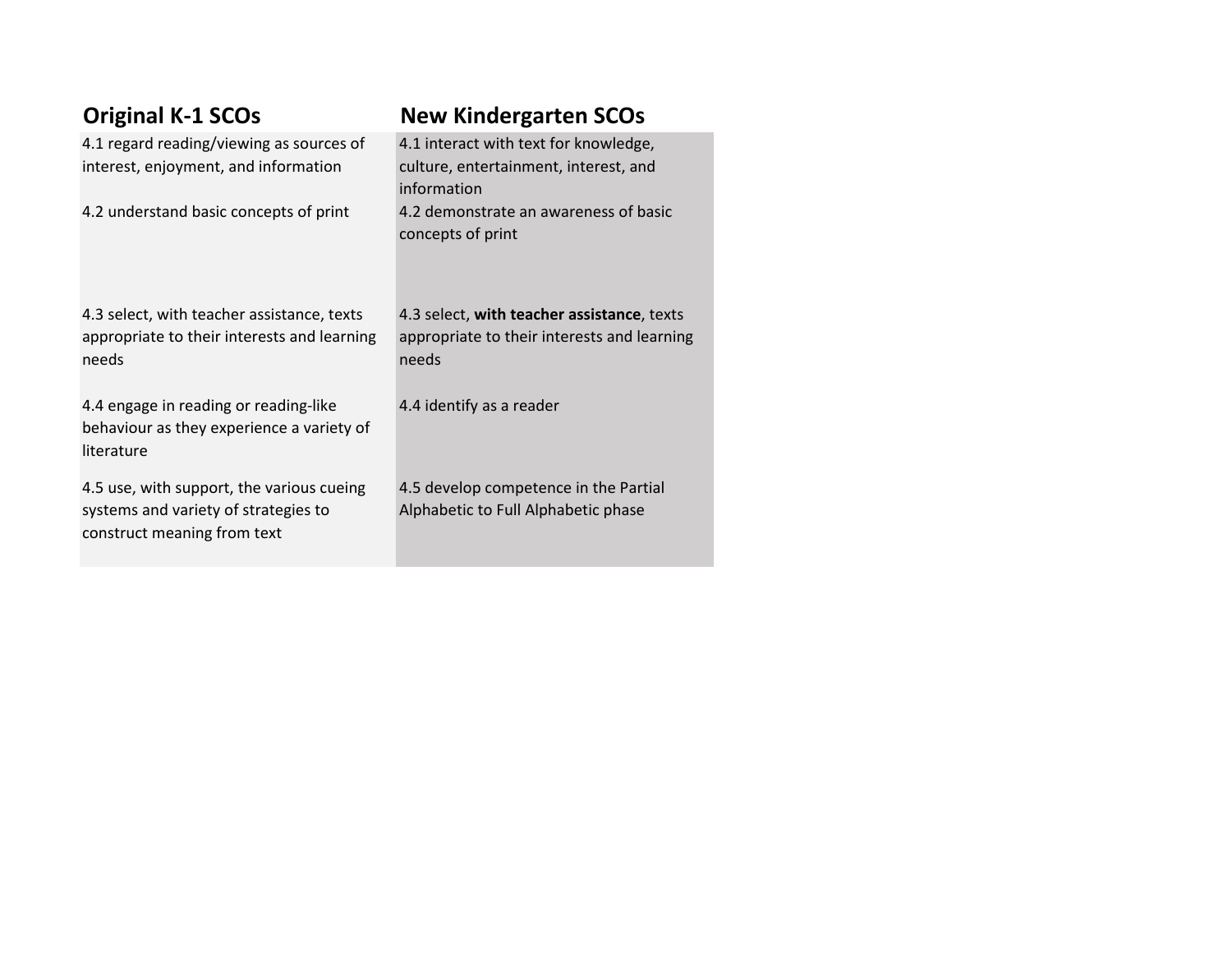## **Kindergarten Elaborations**

4.1 reads and views multi-modal text, ancestral teachings, oral traditions, and stories; reads and views with a purpose (for knowledge/tradition, entertainment, practice, interest)

4.2 demonstrates and understanding of concept of text (knows print conveys meaning); demonstrates and understanding of concept of book (can handle books and identify book features); demonstrates and understanding of directionality (begins with front cover and first page, turns pages, reads or points to words from left to right, identifies return sweep); identifies text mechanics (knows words contribute to meaning and spaces demarcate words, differentiates between letters and numbers, and upper- and lower-case letters)

4.3 engages in purposeful text selection; chooses from a variety of text for interest (for read-alouds, partner reads, picture reading/meaning-making, or independent reading and "play" reading)

4.4 engages in stories; plays with language; expresses a desire to read and be read to; rehearses texts in interactions and play

4.5 See *Building Blocks of Reading Continuum* for end of phase outcomes in the Pre-alphabetic to Partial Alphabetic phase and the Partial Alphabetic to Full Alphabetic phase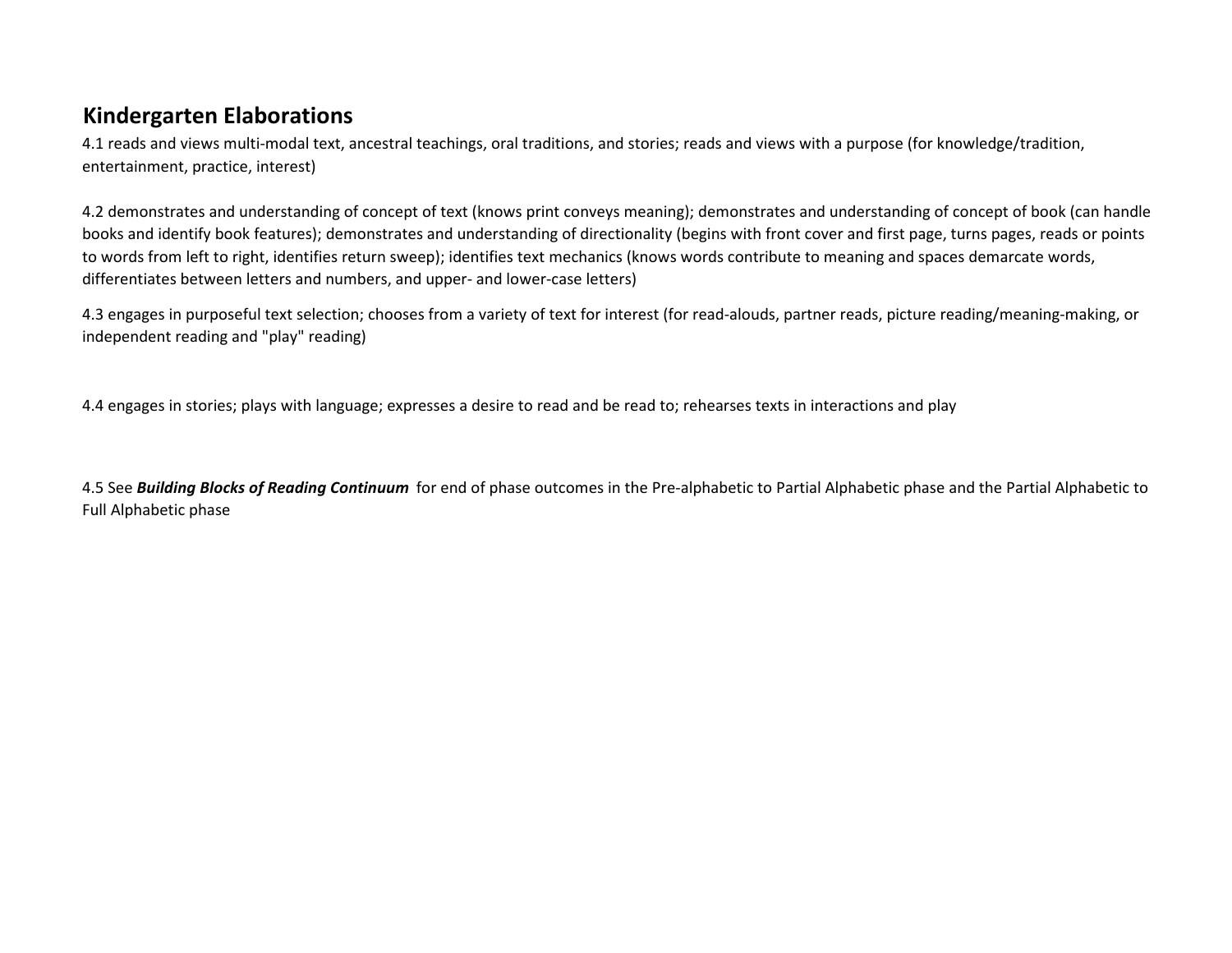| <b>Original K-1 SCOs</b>                                                                                         | <b>New Grade 1 SCOs</b>                                                                            |
|------------------------------------------------------------------------------------------------------------------|----------------------------------------------------------------------------------------------------|
| 4.1 regard reading/viewing as sources of<br>interest, enjoyment, and information                                 | 4.1 interact with text for knowledge,<br>culture, entertainment, interest, and<br>information      |
| 4.2 understand basic concepts of print                                                                           | 4.2 demonstrate an expanded awareness of<br>concepts of print                                      |
| 4.3 select, with teacher assistance, texts<br>appropriate to their interests and learning<br>needs               | 4.3 select, with teacher assistance, texts<br>appropriate to their interests and learning<br>needs |
| 4.4 engage in reading or reading-like<br>behaviour as they experience a variety of<br>literature                 | 4.4 identify as a reader                                                                           |
| 4.5 use, with support, the various cueing<br>systems and variety of strategies to<br>construct meaning from text | 4.5 develop competence in the<br>Consolidated Alphabetic to Skilled Reader<br>phase                |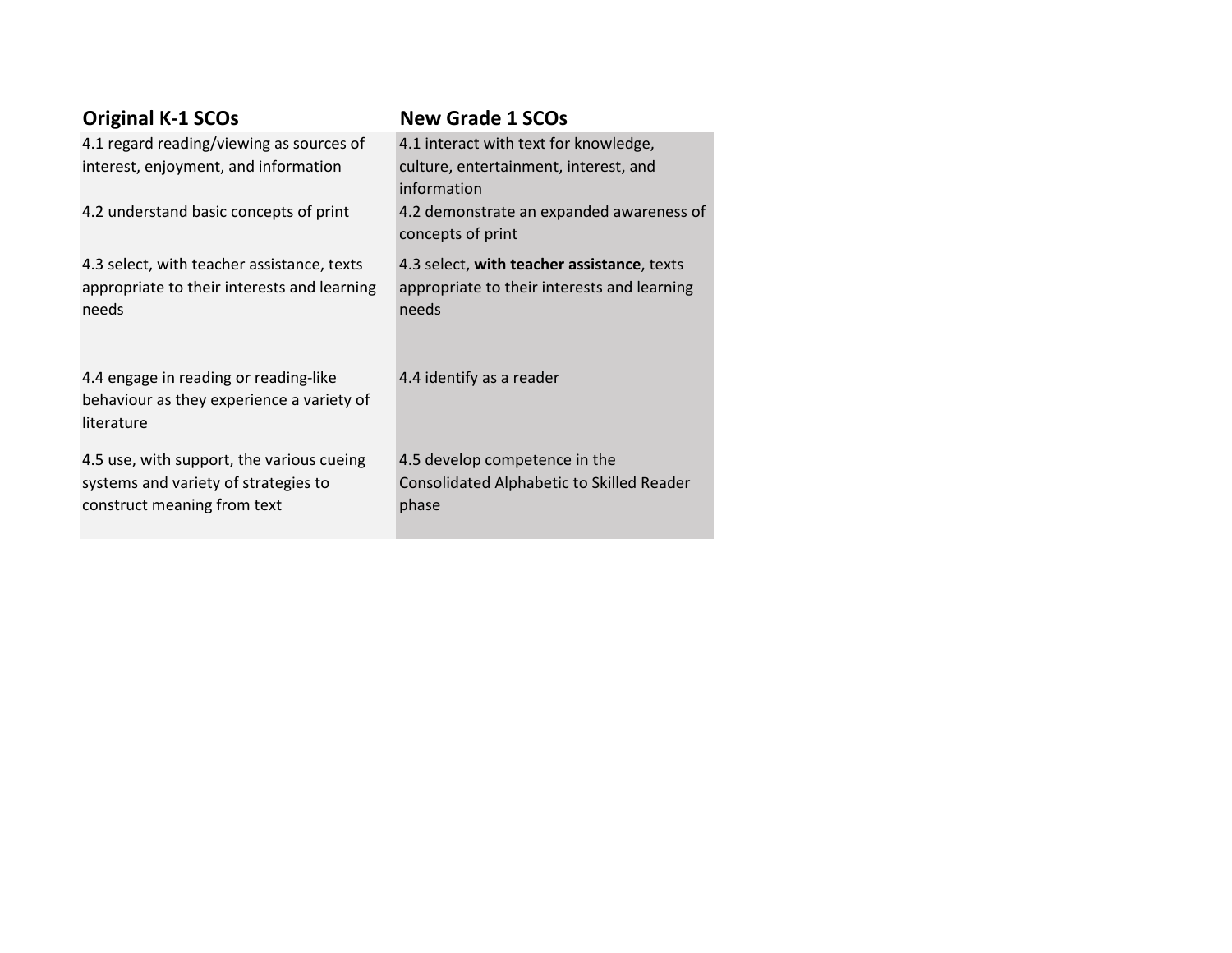## **Grade 1 Elaborations**

4.1 reads and views multi-modal text, ancestral teachings, oral traditions, and stories; reads and views with a purpose (for knowledge/tradition, entertainment, practice, interest)

4.2 identifies text mechanics (punctuation serves a purpose; upper- and lower-case letters have specific forms and functions; fiction, non-fiction, visual, and oral text features)

4.3 engages in purposeful text selection; chooses from a variety of texts for interest and information (for read-alouds, partner reads, picture reading/meaning-making, or independent reading); chooses decodable texts (practices decoding words with intentional phonics patterns of appropriate difficulty); chooses predictable or repetitive text (practices following along or chiming-in); chooses levelled text (for practise reading, interest, or benchmarking)

4.4 expresses preferences and opinions about texts to others; values text and text features; plays with language; expresses a desire to read and be read to; reflects texts in interactions and play

4.5 See *Building Blocks of Reading Continuum* for end of phase outcomes in the Full Alphabetic to Consolidated Alphabetic phase and the Consolidated Alphabetic to Skilled Reader phase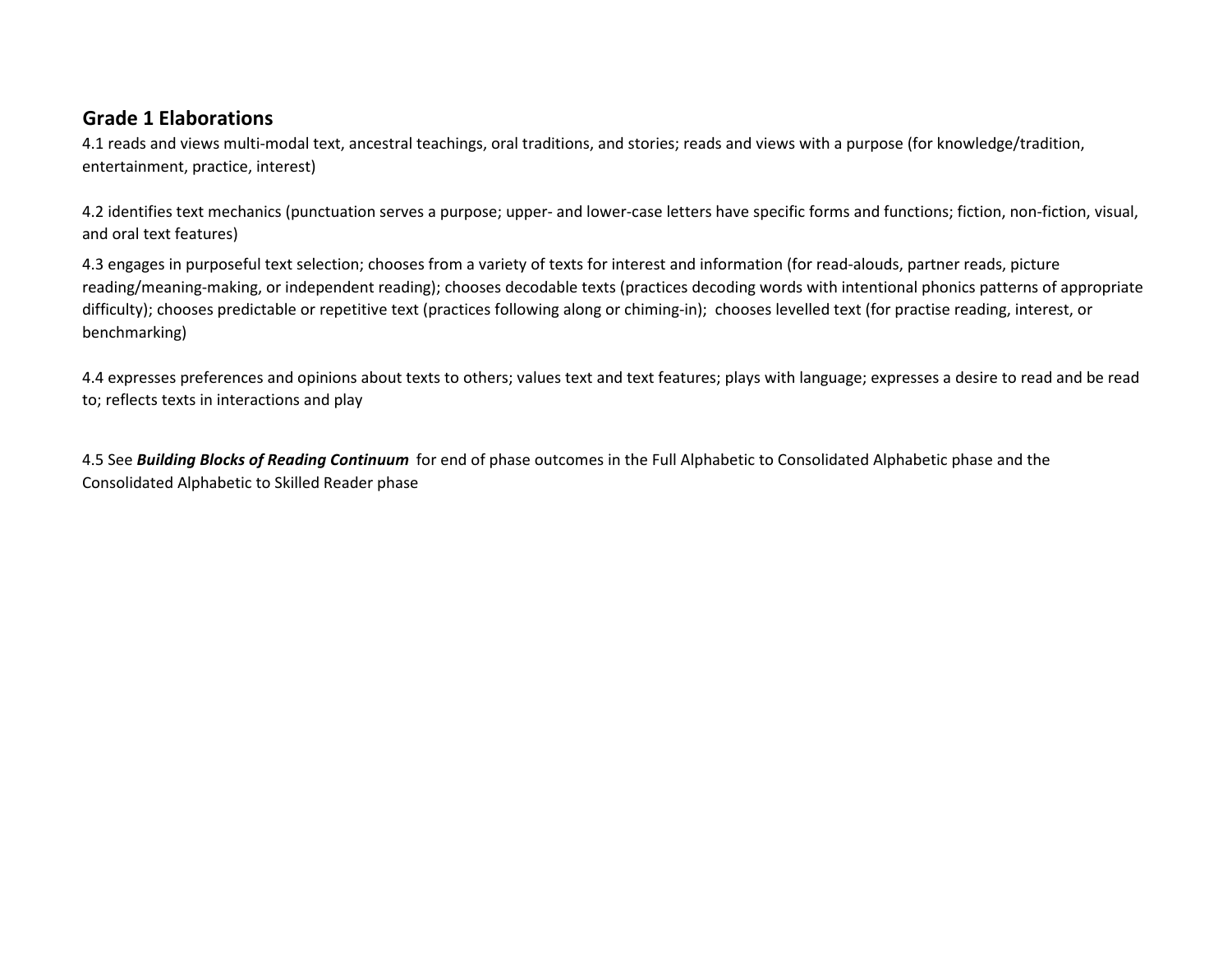| <b>Original 1-2 SCOs</b>                                                                                         | <b>New Grade 2 SCOs</b>                                                                            |
|------------------------------------------------------------------------------------------------------------------|----------------------------------------------------------------------------------------------------|
| 4.1 regard reading/viewing as sources of                                                                         | 4.1 interact with text for knowledge,                                                              |
| interest, enjoyment, and information                                                                             | culture, entertainment, interest, and<br>information                                               |
| 4.2 understand basic concepts of print                                                                           | 4.2 demonstrate an awareness of concepts<br>of text                                                |
| 4.3 select, with teacher assistance, texts<br>appropriate to their interests and learning<br>needs               | 4.3 select, with teacher assistance, texts<br>appropriate to their interests and learning<br>needs |
| 4.4 engage in reading or reading-like<br>behaviour as they experience a variety of<br>literature                 | 4.4 identify as a reader                                                                           |
| 4.5 use, with support, the various cueing<br>systems and variety of strategies to<br>construct meaning from text | 4.5 demonstrate mastery in the<br>Consolidated Alphabetic to Skilled Reader<br>phase               |